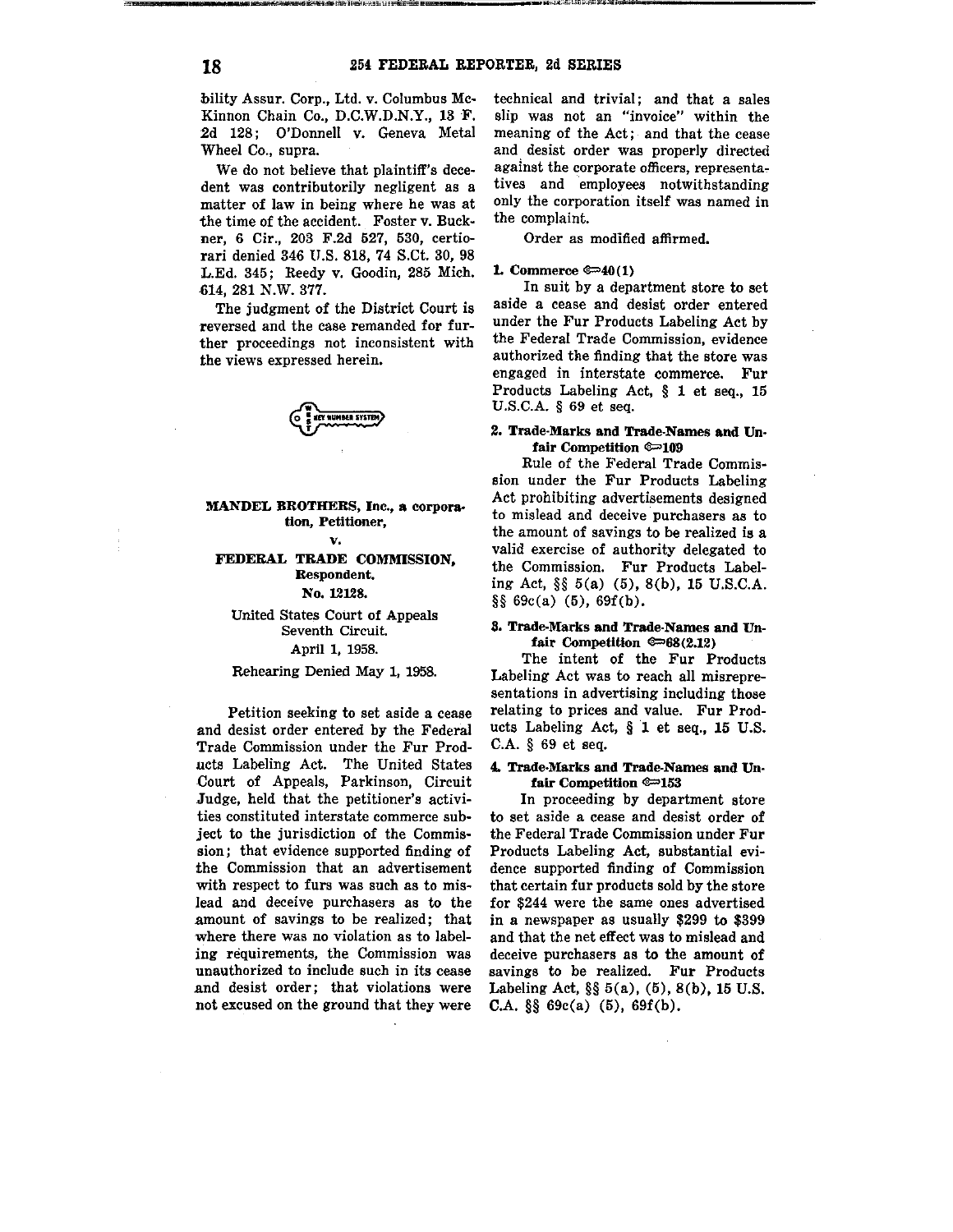# MANDEL BROTHERS, INC. v. FEDERAL TRADE COMMISSION **19**

**Cite as 254 F.2d 18** 

### **5. Trade.Marks and Trade-Names and Un• fair** Competition ®=>134

A cease and desist order of the Federal Trade Commission with respect to trade practices did not have to be limited to the illegal practice in the precise form it is found to exist, but the Com**mission cannot• order one to cease and**  desist from doing that which the Commission specifically found it did not do. Fur Products Labeling Act, §§ 6(a) (6), 8(b), 16 U.S.C.A. §§ 69c(a) (5), 69f(b).

# **6. Trade-Marks and Trade-Names and Un• fair** Competition ®=>136

Where the Federal Trade Commission found on evidence that the department store had violated the Fur Products Labeling Act with respect to advertising but found that as to labeling the store had not violated subdivisions (B), (D) and (E) of § **4(2)** of the Act the Com**mission was unauthorized to include**  these subdivisions of the Labeling Act in its cease and desist order. Fur Products Labeling Act, §§ 5(a) (5), 8(b), 15 U.S.C.A. §§ 69c(a) (6), 69f(b).

# **7. Trade-Marks and Trade-Names and Un• fair Competition ®=>134**

Alleged fact that the department store had violated provisions of the Fur Products Labeling Act with respect to labeling, subdivisions  $(A)$ ,  $(C)$  and  $(F)$ of § 4(2) and Rules 4 and 29 promulgated under § 8(b), and that such violations were technical and trivial did not preclude the grant of a cease and desist order by the Commission. Fur Products Labeling Act, §§ 5(a) (5), S(b), 15 U.S. C.A.  $\S$  $\$  69c(a) (5), 69f(b).

## **8. Statntes ®=>179**

Where the Fur Products Labeling **Act defined the term "invoice", the court**  must look to that definition for its meaning. Fur Products Labeling Act, § 2(f), 15 U.S.C.A. § 69f.

See publication Words and Phrases, for other judicial constructions and definitions of "Invoice".

# **9. Trade-Marks and Trade-Names and Unfair Competition ®=>68(2.12)**

Alleged fact that department store failed to place certain information upon **sales slip given to a consumer of fur**  products did not establish a violation of the Fur Products Labeling Act, since a **sales slip is not an "invoice" within the**  meaning of the ,Act, which contains an **unambiguous definition of "invoice" and to come within such definition, there must be something issued in connection with a commercial dealing to a purchaser or** any person who is engaged in dealing **commercially, and a sales slip does not**  come within the definition, Fur Products Labeling Act,  $\S$  2(f), 15 U.S.C.A. § 69f.

### **10. Statntes ®=>211.2**

Where the language used in a stat**ute is clear and unambiguous, its legis**lative history cannot control the inter**pretation, as such aides are only admis**sible to solve doubt and not to create it.

#### **11, Statntes ®=>217.3**

**In proper cases, congressional committee reports are given consideration**  in determining the meaning of a statute but only where that meaning is doubtful.

#### **12, Statntes ®=>217.3**

Where statutory definition of "in**voice" in the Fur Products Labeling Act was clear and unambiguous, excerpts from hearing before a congressional com**mittee could not be resorted to in order **to construe the terms. Fur Products**  Labeling Act, § 2(f), 16 U.S.C.A. § 69f.

### **13. Statutes © 196**

**A limiting clause in a statute is to**  be restrained to last antecedent unless the subject requires **a** different con**struction.** 

### **14. Trade-Marks and Trade-Names and Unfair Competition © 68(2.12)**

**Under the provision of the Fur Products Labeling Act defining "invoice" as a written ·account, which is issued in connection with any commercial dealing**  in fur products and which describes the **particulars of any fur products transported or delivered to the "purchaser" or any "other person who is engaged in**  dealing commercially in fur products or **furs", this last limitation applies to "purchaser". Fur Products Labeling Act,**  § 2(f), 15 U.S.C.A. § 69f.

İ.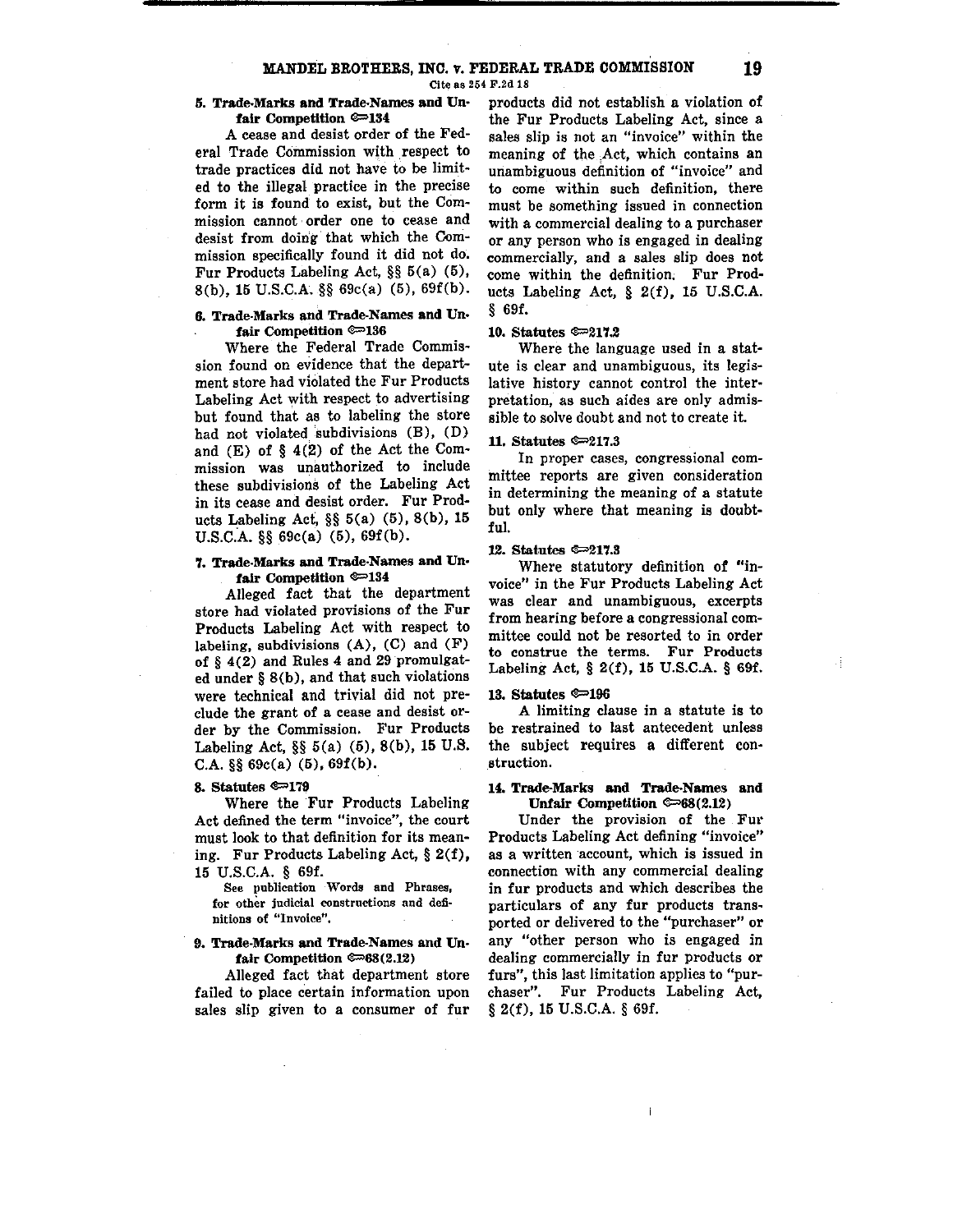15. Corporations **\***397

A corporation can act only through its agents.

## 18. Trade-Marks **and** Trade-Names **and Unfair** Competition **¢=>184**

The Federal Trade Commission in **granting a cease and desist order under**  the Fur Products Labeling Act against **a corporation operating a department**  store properly imposed the order on the **corporation's officers, representatives,**  agents and employees, though only the corporate store itself was named in the complaint. Fur Products Labeling Act, § 1 et seq., 15 U.S.C.A. § 69 et seq.

William G. Blood, Chicago, Ill., Sam**uel H. Horne, Washington, D. C., Hop**kins, Sutter, Owen, Mulroy & Wentz, **Chicago, Ill., of counsel, for petitioner.** 

James E. Corkey, Asst. General Counsel, Alvin L. Berman, Attorney, Federal **Trade Commission, Washington, D. C.,**  Earl W. Kintner, General Counsel, Wash**ington, D.C., for respondent.** 

Before DUFFY, Chief Judge, and SCHNACKENBERG and PARKINSON, Circuit Judges.

# PARKINSON, Circuit Judge,

The petitioner, Mandel Brothers, Inc., is a Delaware corporation. It owns and operates a large department store in Chicago, Illinois with annual sales of approximately \$32,000,000. It has two fur departments, one on the fifth floor and the other in the basement.

The petitioner is here seeking to set aside a cease and desist order entered July 5, 1957 under the Fur Products Labeling Act, Title 15 U.S.C.A. § 69 et seq. by the respondent Federal Trade Commission. There are five contested **issues.** 

[1] The first is whether the peti**tioner's activities constitute interstate**  commerce subject to the jurisdiction of the Federal Trade Commission.

The parties stipulated that furs and fur products sold by petitioner were shipped to and received by it from outside the State of Illinois. Petitioner's fur department managers testified that they went to New York City ten or twelve times a year to buy furs for their departments and that most of the furs **that are sold in the petitioner's store are**  bought there. There was also evidence that the petitioner advertised in the Chicago Tribune, the Chicago Sun-Times and the Chicago American, all of which, as stipulated by the parties, have interstate circulation and that furs were sold **to non-residents of Illinois and sent to**  an out of state address. The witness Hill, manager of petitioner's fifth floor fur department, testified that Commission's Exhibit 12, a sales slip, had no **Illinois sales tax thereon and therefore**  the goods would have to be delivered out**side the State of Illinois. Commission's**  Exhibits 19 and 20 also show similar **sales to residents of Indiana upon which**  no Illinois sales tax had been charged. Accordingly there was ample evidence in the record from which the Commission could find that the petitioner was **engaged in interstate commerce. De**  Gorter v. Federal Trade Commission, 9 Cir., 1957, 244 F.2d 270. The case of **Federal Trade Commission v. Bunte**  Brothers, 1941, 312 U.S. 349, 61 S.Ct. 580, 85 L.Ed. 881, cited by the petitioner is inapposite in that Bunte Brothers' sales were made exclusively in Illi**nois.** 

[2] The second issue is whether the Commission's Rule 44 under the Act is a valid exercise of the authority delegated **to the Commission.** 

Section 8(b) of the Act authorizes the **Commission to prescribe,** *inter alia,* **such rules and regulations as may be neces•**  sary and proper for purposes of the ad**ministration and enforcement of the**  Act.

Section 5(a) (5) provides:

"For the purposes of [ this Act] a fur product or fur shall be considered to be falsely or deceptively advertised if any advertisement • \* \* which is intended to aid, promote, or assist directly or indirectly in the sale or offering for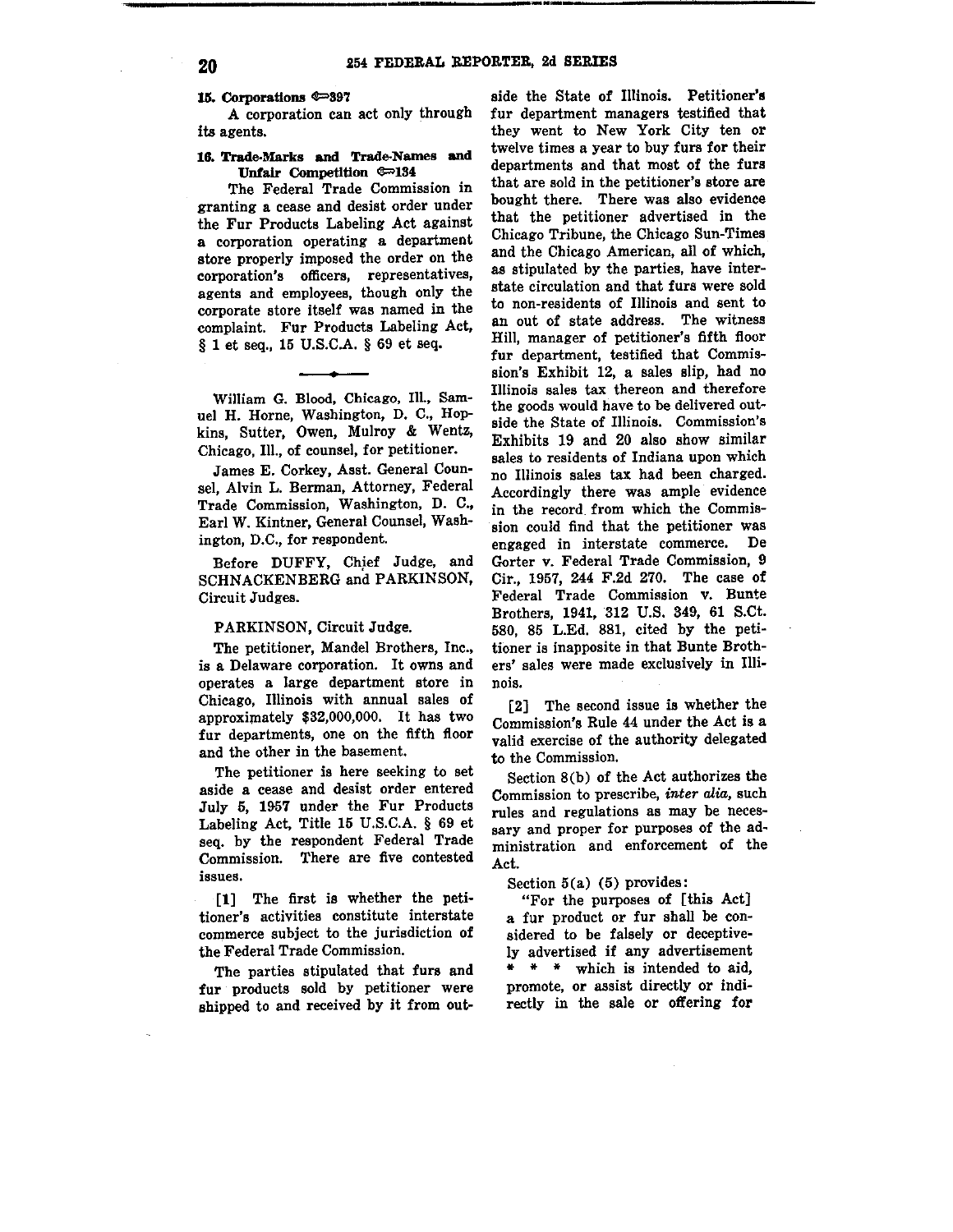Cite as 254 F.2d 18

sale of such fur product or fur  $*$   $*$ contains any form of misrepresentation or deception, directly or by implication, with respect to such fur product or fur;  $* * *$ 

[3] We agree with the Ninth Circuit **in De Gorter when it eajd, "the intention**  was to reach all *misrepresentations in advertising,* including those relating to prices and value. If any doubt exists about the matter the clause under consideration indicates the intention to include them. The Commission was right in so interpreting the statute and acted within its powers in promulgating the rule under discussion." [244 F.2d 279.)

[4] The Commission found that certain fur products sold by the petitioner for \$244 were the same ones advertised in the Chicago Tribune on October 2, 1954 as "Usually \$299 to \$399" the net effect of which was to mislead and deceive purchasers as to the amount of savings to be realized. We believe that finding is supported by substantial evidence. Mandel called its manager of the fifth floor fur department as a witness but made no attempt to prove .these garments were usually sold at \$299 to \$399. Petitioner's contention that the issue here is not the regular and usual **price of the specific garments sold by**  Mandel but the regular and usual price of similar or comparable garments fails **inasmuch as the customer would make no such distinction. Moreover, there is**  no evidence in this record that the regu**lar and usual price of similar or com**parable garments was \$299 to \$399.

The third issue is whether the evi**dence as to labeling, invoicing, advertis**ing and record-keeping is such as to war**rant and support the Commission's cease**  and desist order.

What we have held as to advertising **is** dispositive of that question. The evidence of Mandel's fur salon manager that Mandel had no definite records showing the garments that had been sold at the advertised price gives adequate support to the order of the Commission as to inadequate record-keeping,

[5, 6] As to the labeling the Hearing Examiner found that Mandel had not violated subdivisions (B), (D) and (E) of § 4(2) of the Act and his cease and desist order did not include these subdivisions. The Commission, on appeal, specifically found that there was no evidence as to violations of these same subdivisions but did include them in its cease and desist order. The Supreme Court in its opinion in Federal Trade Commission v. Ruberoid Co., 1952, 343 U.S. 470, 473, 72 S.Ct. 800, 803, 96 L.Ed. 1081, held that, "the Commission is not limited to prohibiting the illegal prac**tice in the precise form in which it is**  found to have existed in the past" and also in Federal Trade Commission v. National Lead Co., 1957, 352 U.S. 419, 431, 77 S.Ct. 502, 510, 1 L.Ed.2d 438 "that those caught violating the Act **must expect some fencing in." However, here the Commission specifically**  found that there was no evidence of any violation of subdivisions (B), (D) and  $(E)$  of  $\S$  4(2). We find no difficulty in subscribing to the doctrine that a cease and desist order does not have to be limited to the illegal practice in the precise form it is found to exist or that those caught violating the Act must expect some fencing in but we cannot affirm an **order requiring one to cease and desist**  from doing that which the Commission specfically found it did not do.

[7] The petitioner concedes that it has violated subdivisions (A), (C) and (F) of  $\S$  4(2) and Rules 4 and 29 promulgated under § 8(b). It attempts to excuse its violations upon the ground that they are technical and trivial. If such an excuse were valid the enforcement of the Act would be virtuaily impossible. In this we find no merit.

[8] The Commission contends that when Mandel failed to place certain information upon the sales slip given to the consumer that constituted a violation of § 3(b) of the Act. Petitioner argues **that a sales slip is not an °invoice" with•**  in the meaning of the Act. The word **"invoice" has an accepted meaning in**  the commercial world. It **is a** written

 $\mathbb{I}$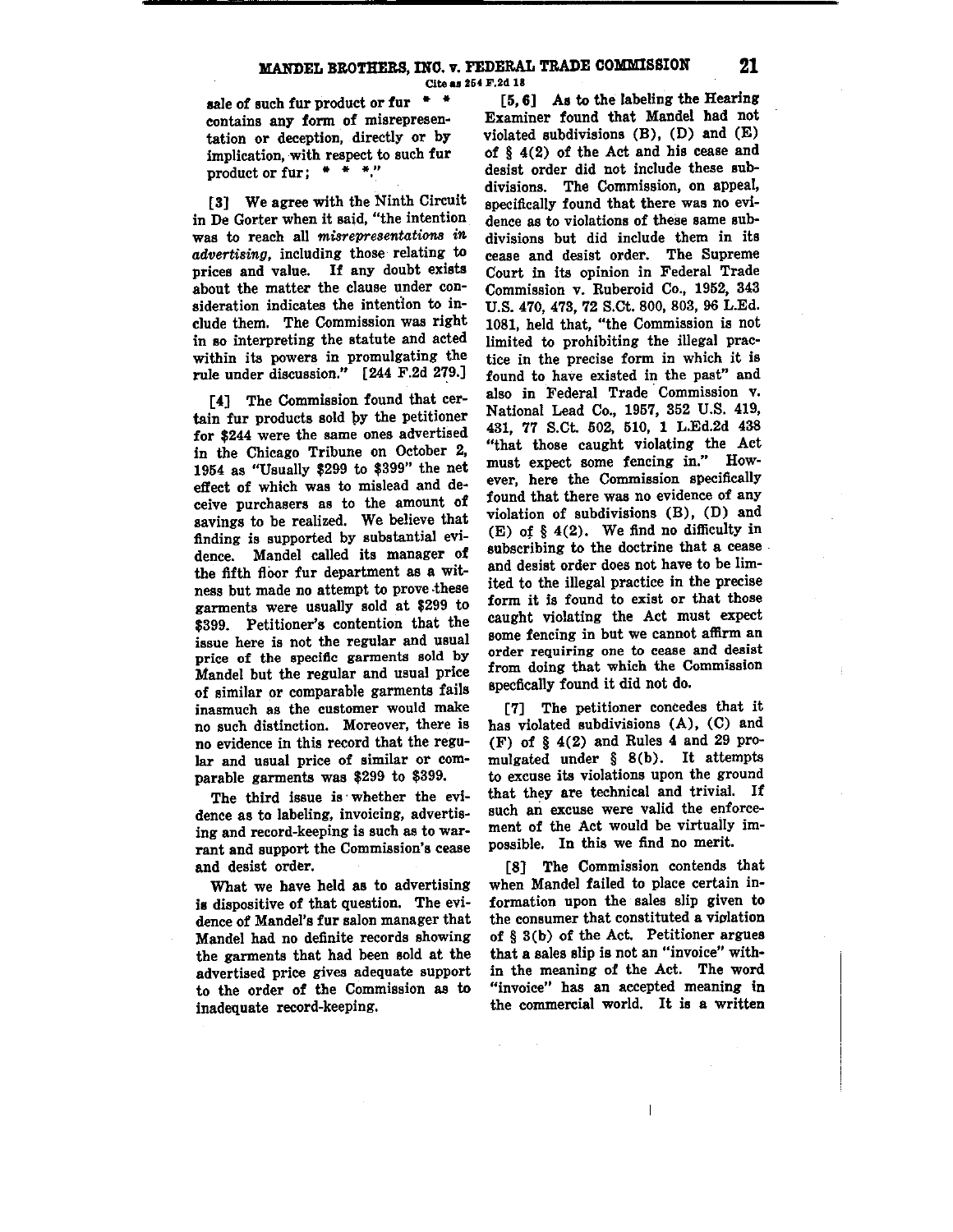account or itemized statement of mer• chandise shipped or sent to a purchaser or consignee with the quantity, value or prices and charges set forth. How• ever, the Fur Products Labeling Act de· fines the term and we must look to that definition for its meaning.

Section 2(f) of the Act defines "in• voice" as:

"a written account, memorandum, list, or catalog, *which is issued in connection* with *any commercial*  dealing in fur products or furs, and describes the particulars of any fur products or furs, transported or delivered to a purchaser, \* \* \* or any *other* person *who* is *engaged in*  dealing commercially in fur products *or furs."* (Our emphasis.)

[9] This statutory definition is plain and unambiguous and to come within its terms an "invoice" must be something issued in connection with a commercial dealing to a purchaser or any *other* person who is engaged in *dealing commercially.* Under no circumstances is a sales slip given to a customer by a retailer a written account, memorandum, 1ist, or catalog issued in connection with a commercial dealing. An invoice is not brought down to the retail level by this section.

(10-12] The respondent attempts to buttress its position with excerpts from hearings before a congressional committee. However, when the language used in a statute is clear and unambiguous its legislative history cannot control the interpretation as "such aids are only admissible to solve doubt and not to ere· ate it." Railroad Commission of Wisconsin v. Chicago, Burlington & Quincy Railroad Company, 1922, 257 U.S. 563, 589, 42 S.Ct. 232, 238, 66 L.Ed. 371. "In proper cases, such reports are given consideration in determining the meaning of a statute, but only where that meaning is doubtful. They cannot be resorted to for the purpose of construing a statute contrary to the natural import of its terms." United States v. Shreveport Grain & Elevator Co., 1932, 287 U.S. 77,

83, 53 S.Ct. 42, 44, 77 L.Ed. 175. There is no doubt as to the meaning of "invoice" as defined by the statute. It is clearly not a sales slip at the retailer-customer level.

[13, 14] We agree with the Commission that a 1imiting clause is to be restrained to the last antecedent unless the subject requires a different construction. If the last antecedent were "any person" instead of "any other person" the word "purchaser" might not be limited to one engaged in dealing commercially in **fur**  products or furs. However, when the statute says purchaser or any *other* person who is so engaged the limitation clearly applies to *purchaser.* No other meaning is possible particularly when "invoice" is also defined by the Act as something *which is issued in connection with any commercial dealing* in fur products or furs.

The fourth issue is whether the Commission, having found that there was no. evidence of certain violations, properly included prohibition of those violations in its cease and desist order. As the order must be modified and those portions. deleted therefrom pursuant to our determination of the third issue consideration of this issue is no longer necessary.

The fifth issue is whether the Commission properly imposed its cease and desist order on Mandel's officers, representatives, agents and employees when only Mandel itself was named in the com• plaint..

[15] The petitioner is a corporation. A corporation can act only through its agents. This rule of law is so elementary that citation of authorities is certainly not required.

We did hold in R. J. Reynolds Tobacco Co. v. Federal Trade Commission, 7 Cir., 1951, 192 F.2d 535, 540 that the Com• mission was without authority to include officers, agents, representatives and employees in its cease and desist order. We did make a distinction in Anchor Serum Company v. Federal Trade Com• mission, 7 Cir., 1954, 217 F.2d 867, 874. We have given careful consideration to